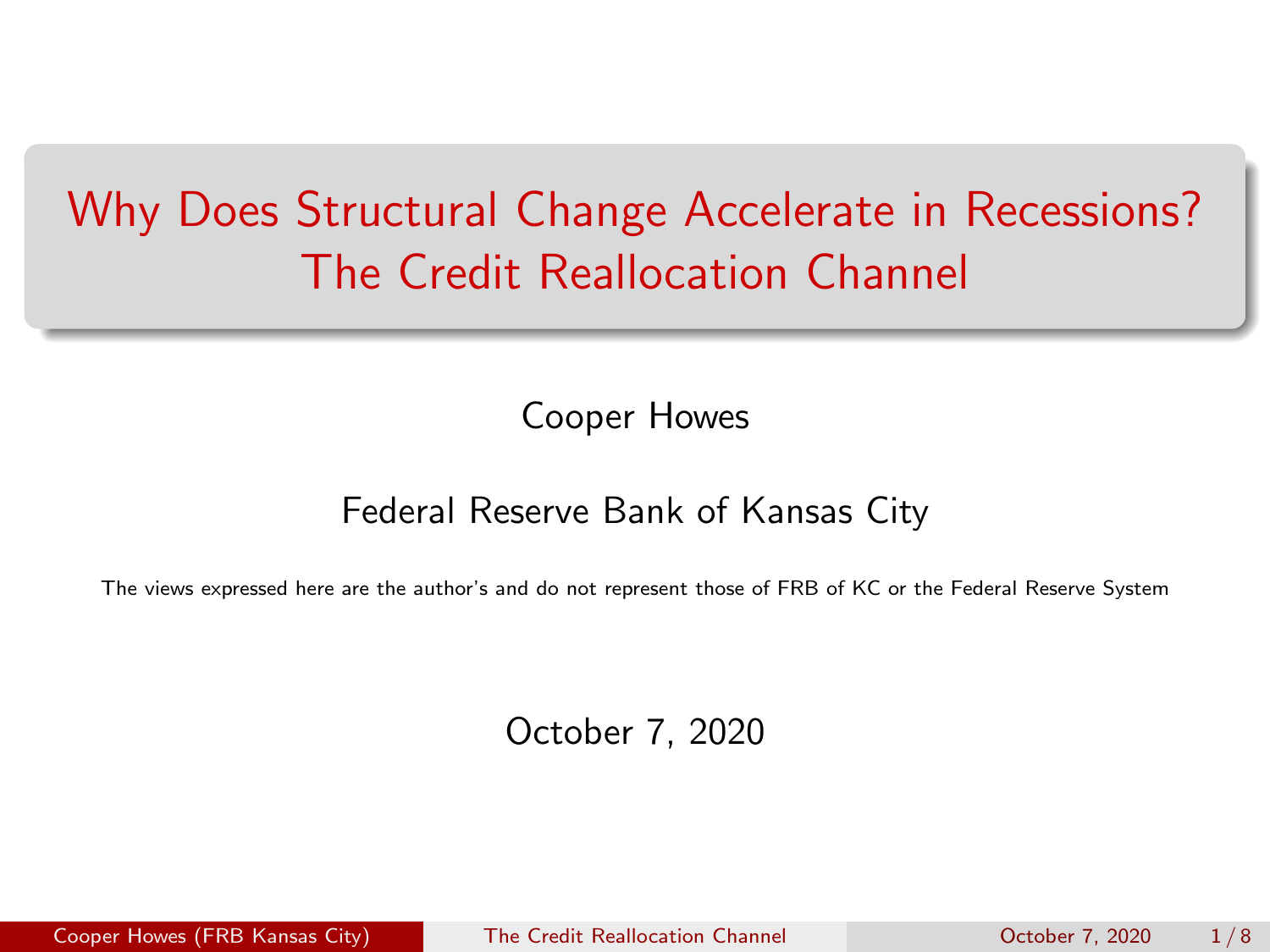## Big Picture Research Question

#### How do recessions affect the reallocation of resources across sectors?



"[A crisis is the] process by which economic life adapts itself to the new economic conditions." -Joseph Schumpeter, The Theory of Economic Development (1934)

Cooper Howes (FRB Kansas City) [The Credit Reallocation Channel](#page-0-0) October 7, 2020 2 / 8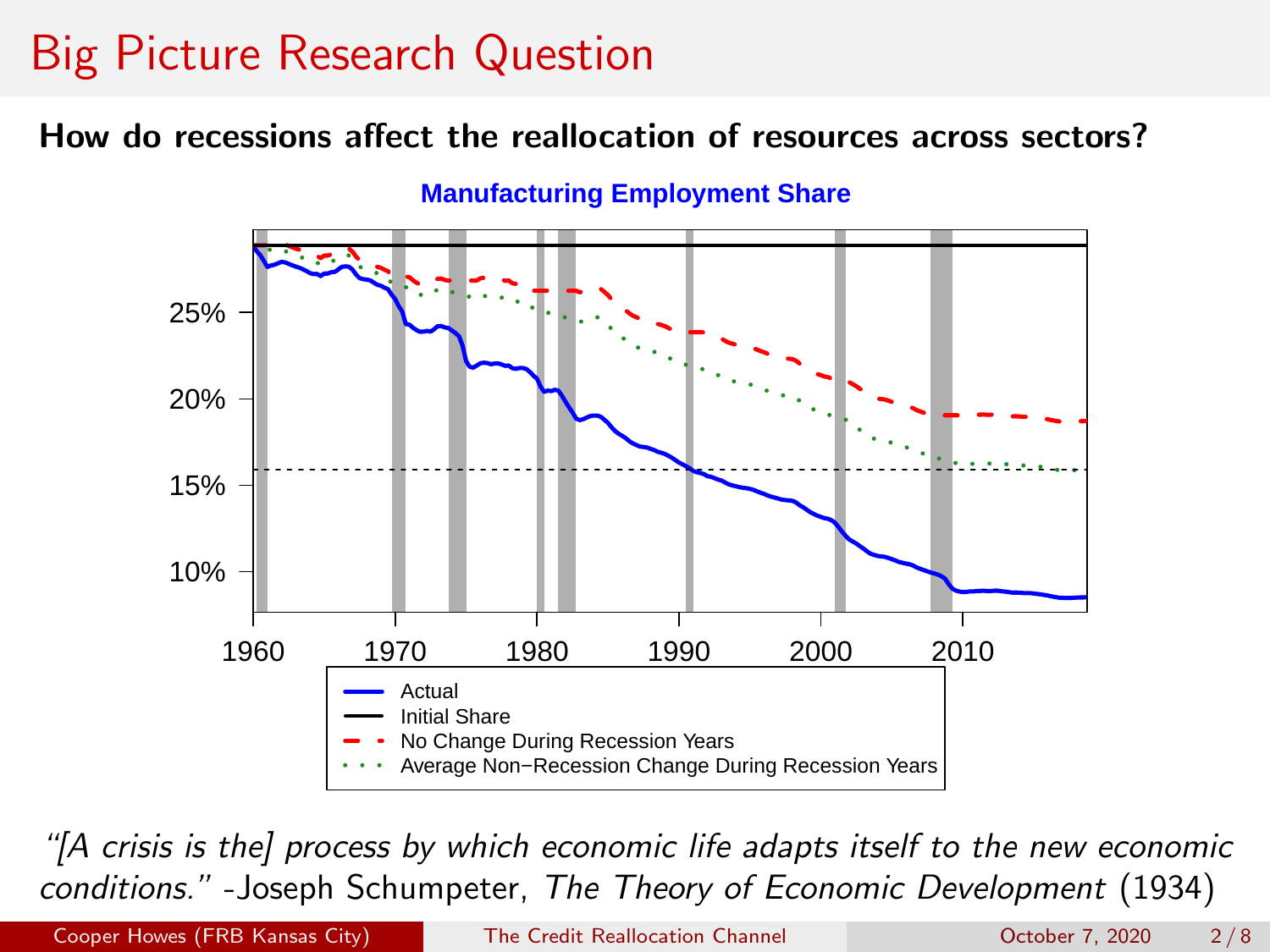# This Paper

Credit reallocation accelerated the US manufacturing decline

#### **1** Credit destruction disproportionately hurt manufacturers

 $\triangleright$  When Lehman Brothers collapsed, its manufacturing clients had a harder time obtaining new credit and experienced worse real outcomes

#### <sup>2</sup> New credit disproportionately benefited nonmanufacturers

Interstate banking deregulation in the 1980s led to increases in employment for nonmanufacturers but had no effect for manufacturers

**3** Model with costs of establishing lending relationships and technology-driven structural change matches these patterns

 $\triangleright$  Preventing reallocation is costly; misallocation costs of US auto bailout in 2008-09 were five times larger than losses from nonrepayment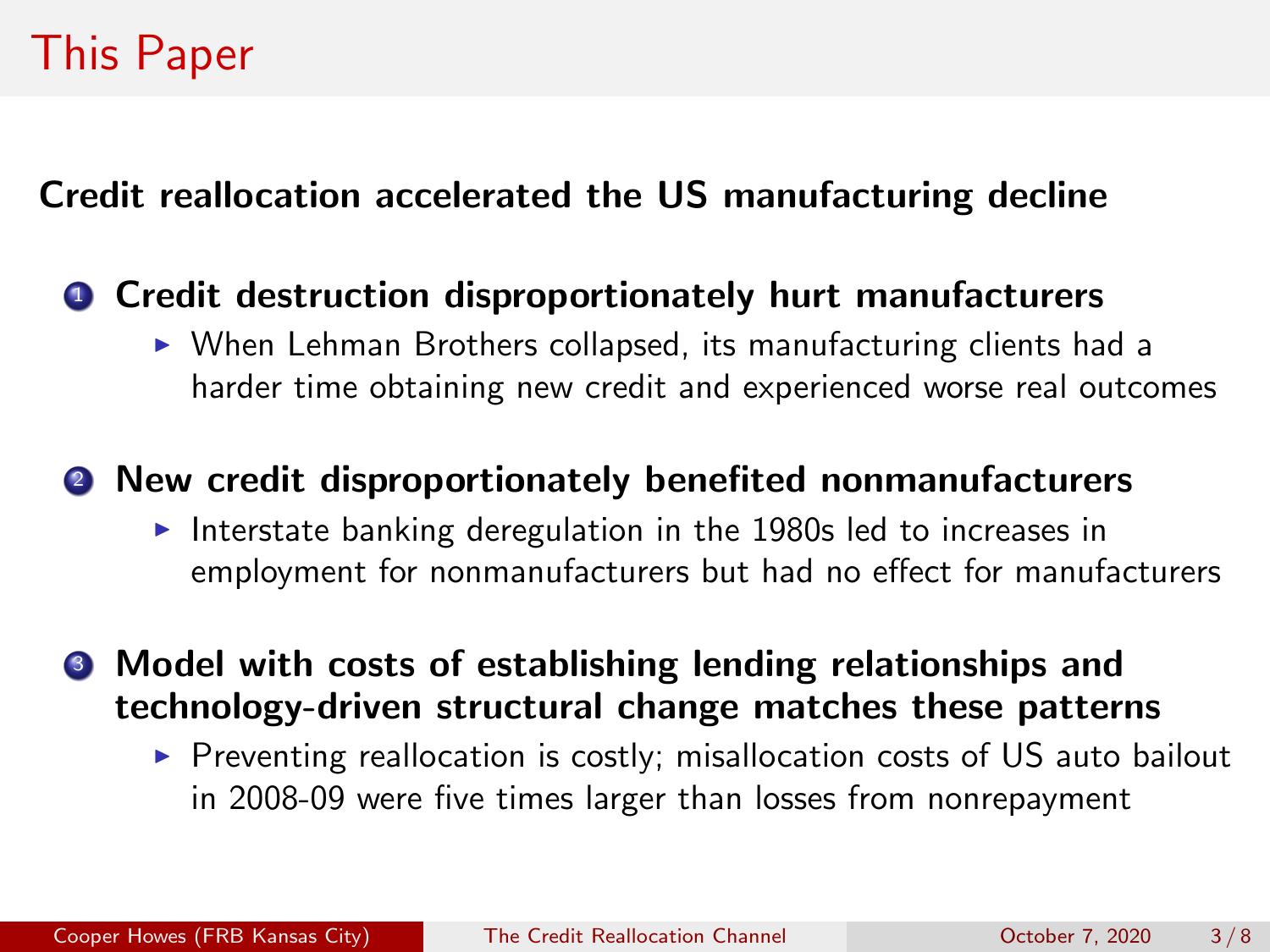## Identification Strategy: Collapse of Lehman Brothers



#### Lehman's failure disproportionately hurt manufacturing firms

Cooper Howes (FRB Kansas City) [The Credit Reallocation Channel](#page-0-0) October 7, 2020 4 / 8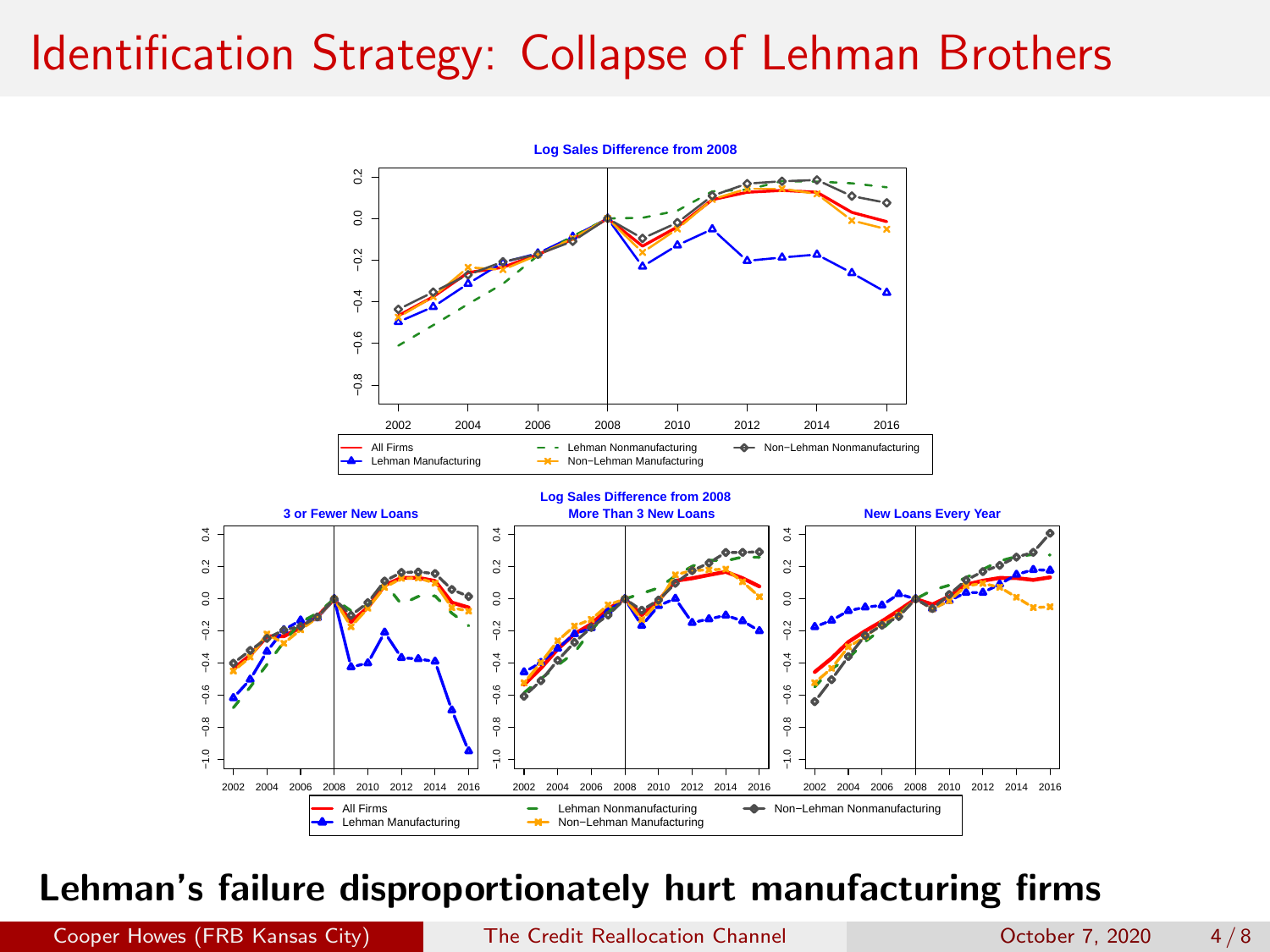## Regression: Lehman Exposure

How did post-crisis outcomes change for firms that experienced a credit supply shock?

$$
Y_{i,t} = \alpha_i + \sigma_t + \mathbb{1}_{\{Mfg\}} \times \chi_t + \gamma X_{i,t-1} +
$$
  
\n
$$
\rho \times \mathbb{1}_{\{Year \ge 2009\}} \times Lehman_i +
$$
  
\n
$$
\Omega \times \mathbb{1}_{\{Year \ge 2009\}} \times Lehman_i \times \mathbb{1}_{\{Mfg\}} + \epsilon_{i,t}
$$
\n(1)

- $\alpha_i$  is firm fixed effect,  $\sigma_t$  and  $\chi_t$  are sector-by-year fixed effects,  $\mathcal{X}_{t-1}$ is a vector of lagged firm-level sales, assets, employment, and leverage
- Lehman<sub>i</sub> represents the total number of revolving credit facilities held by firm *i* involving Lehman starting  $\langle 2008 \rangle$  and ending  $>$  2009
- $\Omega$  represents the additional effect of Lehman exposure post-2009 for manufacturing firms relative to nonmanufacturing firms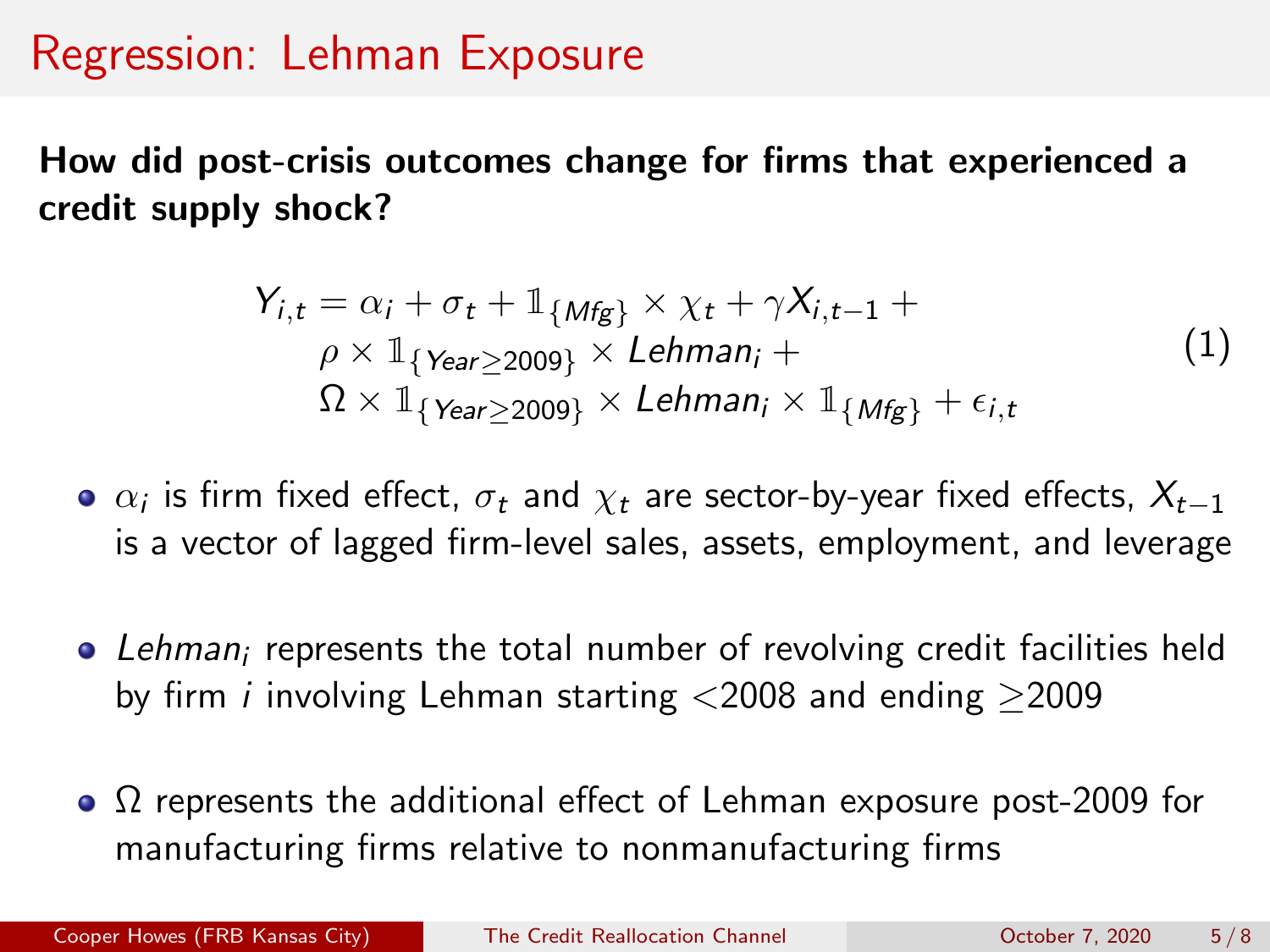### Lehman Exposure Hit Manufacturers Harder

|                                                                              | $\left(1\right)$         | (2)                      | (3)                     | (4)                      |
|------------------------------------------------------------------------------|--------------------------|--------------------------|-------------------------|--------------------------|
| <b>New Loan Probability</b>                                                  |                          |                          |                         |                          |
| $\mathbb{1}_{\{Year\geq 2009\}} \times Lehman_i$                             | $0.0850***$              | $0.0688***$              | $0.0905***$             | $0.0890***$              |
|                                                                              | (0.0272)                 | (0.0243)                 | (0.0298)                | (0.0300)                 |
| $\mathbb{1}_{\{Year\geq 2009\}} \times Lehman_i \times \mathbb{1}_{\{Mfg\}}$ | $-0.0541**$              | $-0.0470**$              | $-0.0611***$            | $-0.0589***$             |
|                                                                              | (0.0217)                 | (0.0213)                 | (0.0208)                | (0.0170)                 |
| <b>Sales</b>                                                                 |                          |                          |                         |                          |
| $1_{\{Year\geq 2009\}} \times Lehman_i$                                      | 0.00636                  | 0.00438                  | 0.0186                  | 0.00438                  |
|                                                                              | (0.00613)                | (0.00542)                | (0.0162)                | (0.00758)                |
| $\mathbb{1}_{\{Year\geq 2009\}} \times Lehman_i \times \mathbb{1}_{\{Mfg\}}$ | $-0.0635***$             | $-0.0551***$             | $-0.0129$               | $-0.0786***$             |
|                                                                              | (0.0123)                 | (0.0116)                 | (0.0366)                | (0.0104)                 |
| <b>Employment</b>                                                            |                          |                          |                         |                          |
| $\mathbb{1}_{\{Year\geq 2009\}} \times Lehman_i$                             | 0.0145                   | 0.0100                   | $0.0437**$              | $-0.00295$               |
|                                                                              | (0.0106)                 | (0.0105)                 | (0.0210)                | (0.0103)                 |
| $\mathbb{1}_{\{Year\geq 2009\}} \times Lehman_i \times \mathbb{1}_{\{Mfg\}}$ | $-0.0599***$<br>(0.0140) | $-0.0590***$<br>(0.0155) | $-0.109***$<br>(0.0320) | $-0.0514***$<br>(0.0163) |
| Controls                                                                     | Υ                        | Ϋ                        | N                       |                          |
| Loans > 0                                                                    | Ν                        | Υ                        | Ν                       | N                        |
| 2016 Survivors                                                               | Ν                        | N                        | N                       | Y                        |
| Ν                                                                            | 69940                    | 44422                    | 84061                   | 37486                    |

Driscoll-Kraay standard errors in parentheses

 $* p < 0.10, ** p < 0.05,*** p < 0.01$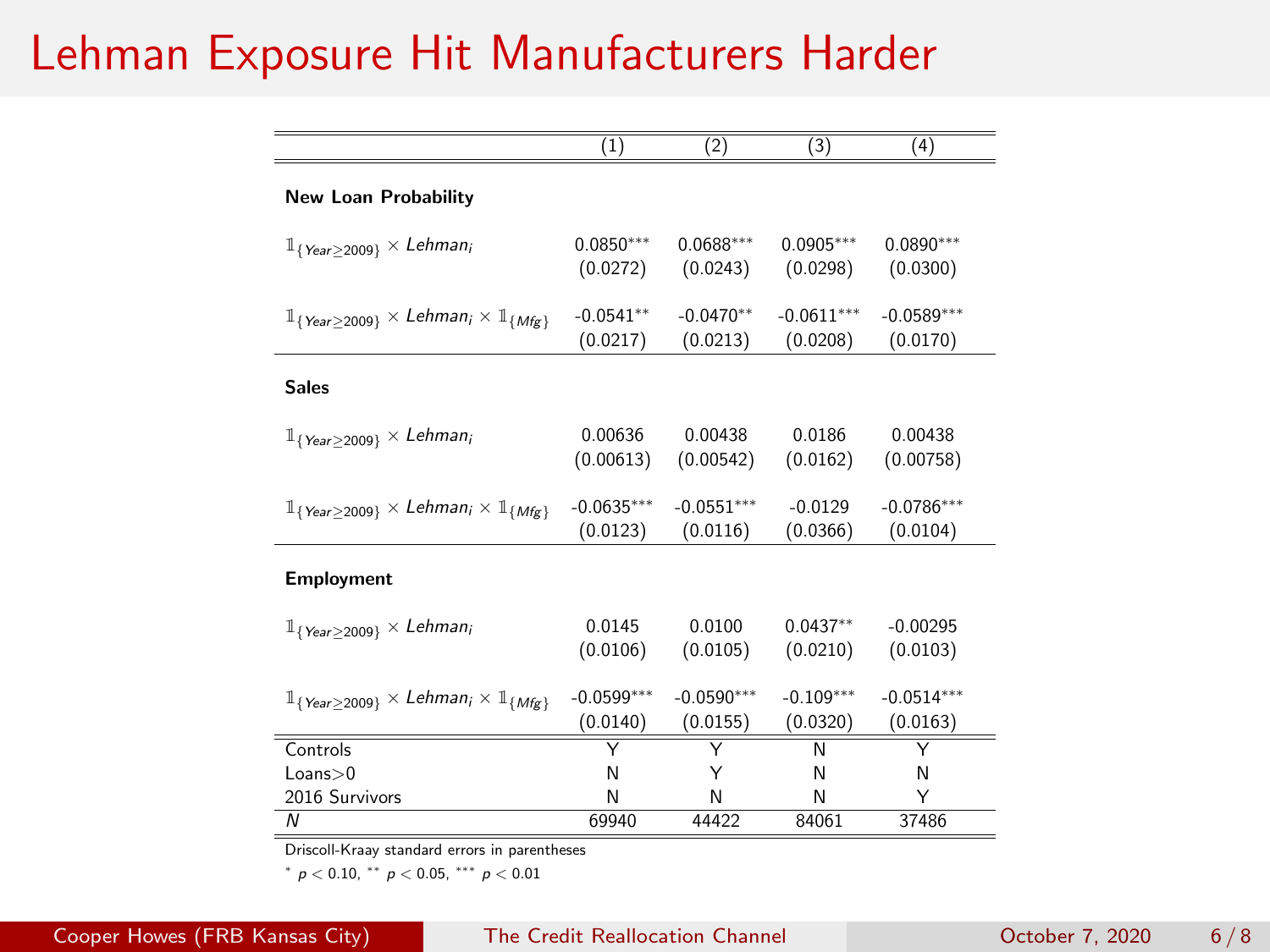### Banking Deregulation Benefited Nonmanufacturers

- Interstate banking deregulation in 1980s expanded credit access
- $\bullet$  Estimate effect of post-deregulation dummy on outcome Y in state s

$$
Y_t^s = \alpha^s + \delta_t + \gamma \text{Controls}_t^s + \beta \text{dereg}_t^s + \epsilon_t^s \tag{2}
$$



|                                                             | $\left(1\right)$          | (2)                       | (3)                       |  |  |
|-------------------------------------------------------------|---------------------------|---------------------------|---------------------------|--|--|
| Mfg. emp. share                                             | $-0.0025***$<br>(0.00065) | $-0.0024***$<br>(0.00064) | $-0.0021***$<br>(0.00065) |  |  |
| Log mfg. emp.                                               | 0.0013<br>(0.0048)        | 0.0012<br>(0.0029)        | 0.0057<br>(0.0050)        |  |  |
| Log nonmfg. emp.                                            | $0.018***$<br>(0.0047)    | $0.016***$<br>(0.0050)    | $0.020***$<br>(0.0054)    |  |  |
| Controls                                                    | N                         |                           | Ν                         |  |  |
| State time trends                                           | N                         | Ν                         |                           |  |  |
| N                                                           | 1.029                     | 1.029                     | 1.029                     |  |  |
| Standard errors clustered at the state level in parentheses |                           |                           |                           |  |  |

 $* n < 0.10$ , \*\*  $n < 0.05$ , \*\*\*  $n < 0.01$